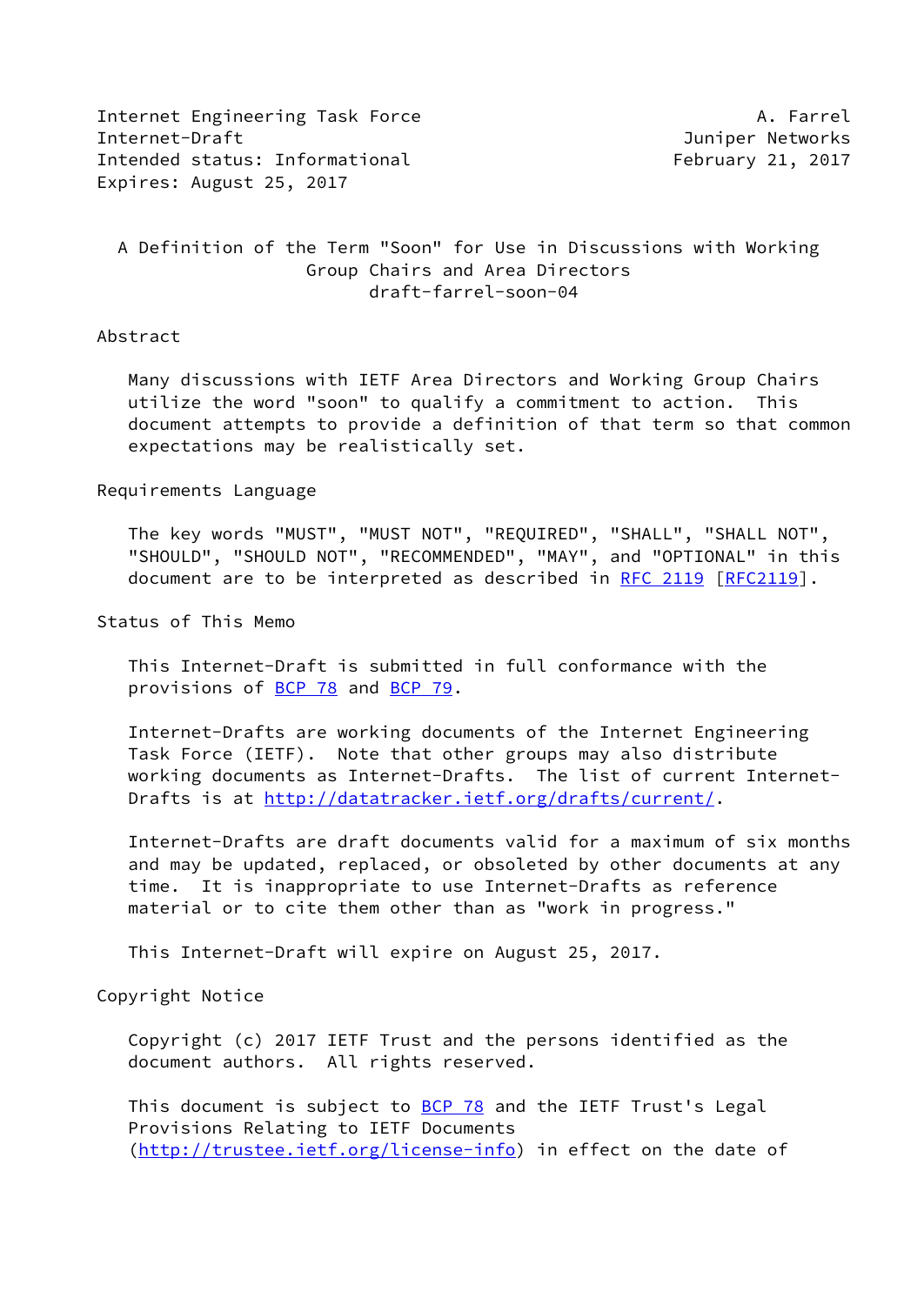<span id="page-1-1"></span>Internet-Draft A Definition of the Term 'Soon' February 2017

 publication of this document. Please review these documents carefully, as they describe your rights and restrictions with respect to this document. Code Components extracted from this document must include Simplified BSD License text as described in Section 4.e of the Trust Legal Provisions and are provided without warranty as described in the Simplified BSD License.

Table of Contents

|    |                                                 | $\overline{2}$ |
|----|-------------------------------------------------|----------------|
| 2. |                                                 | $\overline{3}$ |
| 3. | The Kompella Time-Dilation Effect               | $\overline{3}$ |
| 4. | Possible Interpretation of the Term 'Soon'      | $\overline{3}$ |
| 5. | Optimism Is the Curse of the Drinking Man       | $\overline{4}$ |
| 6. | Towards A Definitive Meaning                    | $\overline{4}$ |
| 7. | Guidance in the Use of This Term                | $\overline{5}$ |
| 8. | Boilerplate for Inclusion in All Communications | $\overline{5}$ |
| 9. |                                                 | 6              |
|    |                                                 | 6              |
|    | 10.1. Privacy Considerations                    | 6              |
|    |                                                 | 6              |
|    |                                                 | 6              |
|    | Normative References<br>12.1.                   | 6              |
|    | 12.2. Informative References                    | 6              |
|    | Author's Address                                | $\overline{7}$ |
|    |                                                 |                |

### <span id="page-1-0"></span>[1](#page-1-0). Introduction

 In everyday exchanges between IETF participants and those with IETF management roles (for example, Area Directors and Working Group Chairs) commitments are often made to deliver actions.

 For example, a Working Group Chair may say "I will issue a working group last call on this document," or an Area Director could say "I will process your publication request and review your document." Alternatively, a document author might say "I will produce a new revision of this document," and a participant sometimes says "I will provide more details / suggested text / a follow-up review."

 In all of these interactions it is common for the speaker to offer some expected completion time for the action. Sometimes this is expressed in elapsed time (for example, "I will do this within the next two lunar cycles"), frequently it is stated with reference to an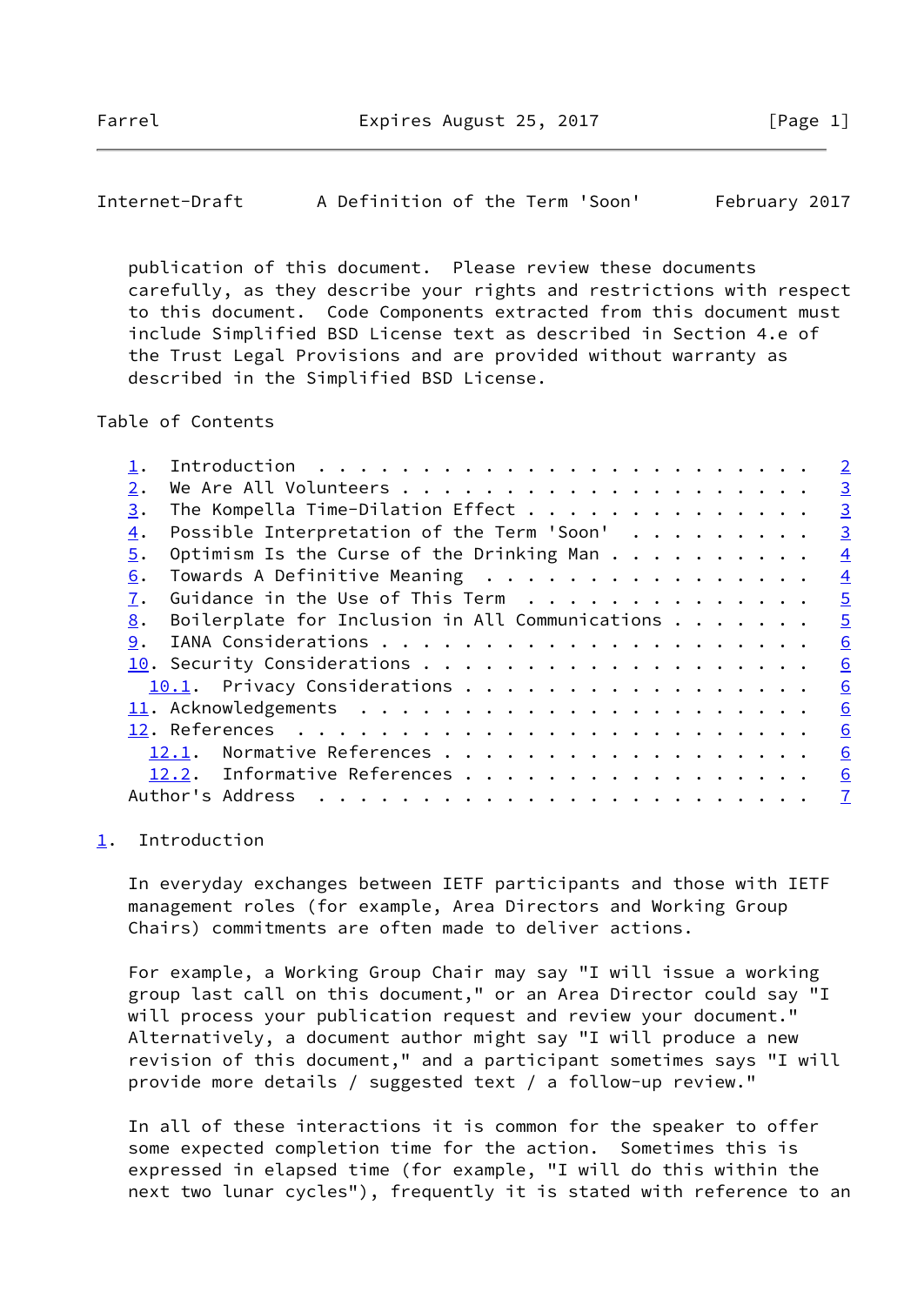absolute point in time (such as, "I will do this by the third Sunday in Lent"), but usually the qualifier applied is "Soon."

 Frustration and disappointment are common currency in the modern world, but there is no need for the IETF to add to this state of

| Farrel | Expires August 25, 2017 |  |  |  |  | [Page 2] |  |
|--------|-------------------------|--|--|--|--|----------|--|
|--------|-------------------------|--|--|--|--|----------|--|

<span id="page-2-1"></span>Internet-Draft A Definition of the Term 'Soon' February 2017

 affairs. Nor should the IETF be responsible for increasing cynicism and jaundiced pessimism. Therefore, this document attempts to provide a definition of the term "Soon" so that common expectations may be realistically set.

<span id="page-2-0"></span>[2](#page-2-0). We Are All Volunteers

 It is a commonly held belief that in the IETF "we are all volunteers." Even those of us who are paid to do our jobs are confident that we are only working out of the goodness of our hearts and that our salaries are poor recompense for our daily travails.

 And, of course, it is well known that you cannot induce a volunteer to do anything that might interfere with their otherwise compulsory activities of looking at pictures of cats, creating memes, or pipe smoking. Therefore, it is highly inappropriate for this document to make any attempt to constrain anyone into giving a meaningful delivery date for any action that they promise. To that end it is expected that this document will be withdrawn and a fulsome apology issued soon.

<span id="page-2-2"></span>[3](#page-2-2). The Kompella Time-Dilation Effect

When serving as co-chair of the CCAMP working Group, Kireeti Kompella was often called to account for not offering a completion date for tasks to which he committed.

 After wise consideration of this situation, Kireeti would offer an answer such as "I will do this before the end of June," and everyone would go away content. It was only as July gave way to August that Kireeti would explain that he had failed to indicate to which year he was referring.

 In such cases of high residual KTDE, use of the term "Soon" would better set expectations, and Kireeti has given an undertaking to transition to this term by the end of the second quarter.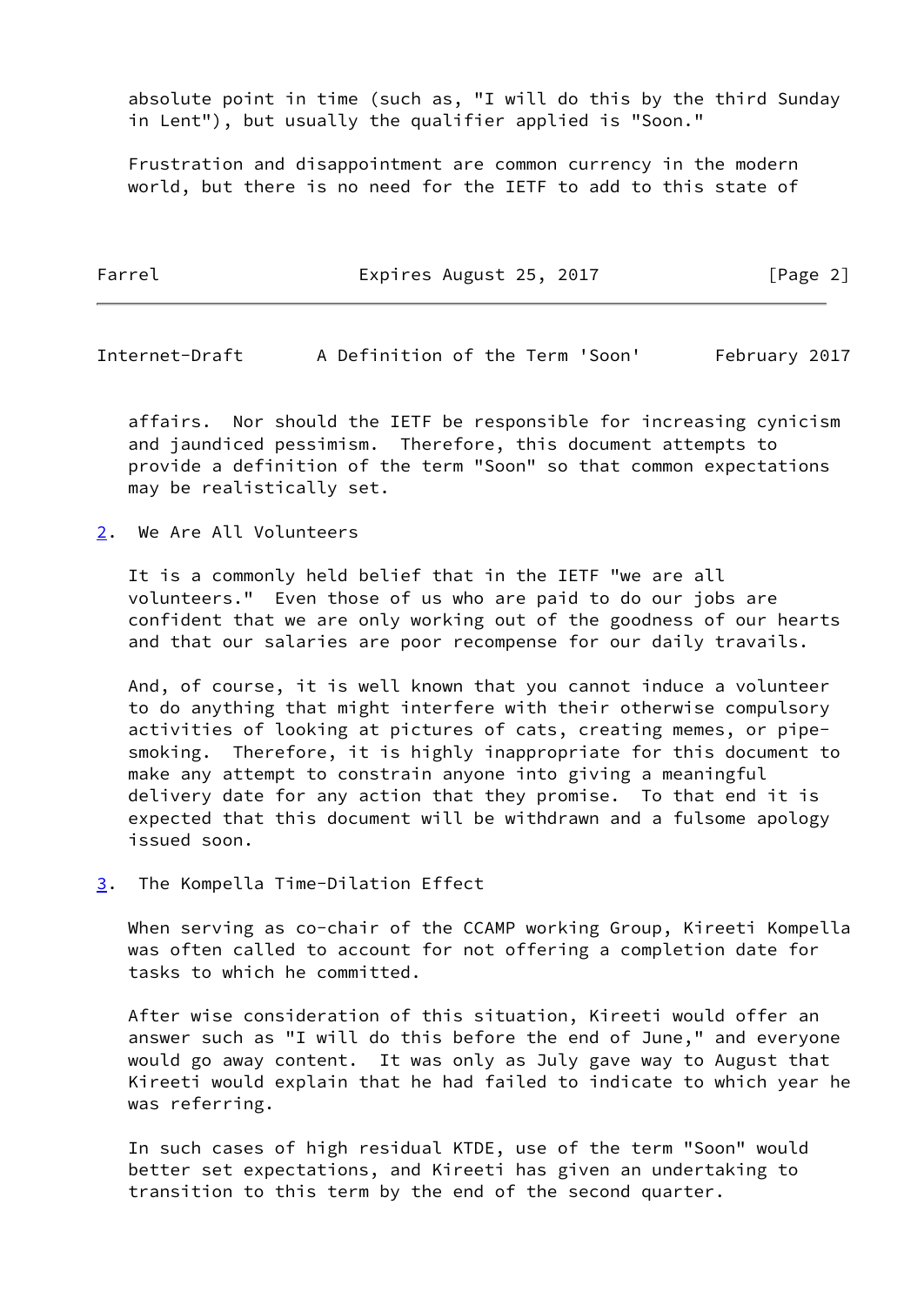<span id="page-3-0"></span>[4](#page-3-0). Possible Interpretation of the Term 'Soon'

 Many learned articles have been written on possible interpretation of the term "Soon". No doubt the author will add citations and references one day soon.

Readers should note that "SOON" is also an FLA [\[RFC5513](https://datatracker.ietf.org/doc/pdf/rfc5513)] although has not yet been registered as such by IANA. This document has not (noticeably) been endorsed by the Standards Organisation of Nigeria.

Farrel Expires August 25, 2017 [Page 3]

<span id="page-3-2"></span>Internet-Draft A Definition of the Term 'Soon' February 2017

<span id="page-3-1"></span>[5](#page-3-1). Optimism Is the Curse of the Drinking Man

 The software industry is infamous for its inability to provide reliable estimates for development projects. No-one is quite sure why this should be. Is it because troops of evil mice come into the workshop late at night while the cobbler is asleep in his bed alongside his long-suffering wife and unpick the seams of carefully constructed function calls? Is it because coders make it all up as they go along and have no idea what they are doing? And is it a coincidence that sotware is so appropriately spelled?

 IETF working group milestones (or "millstones" as they are more correctly termed) are commonly held in disrepute. They are certainly not dates that anyone had ever been held to, and inspection of most working group charters will show that either the chairs intend employing time travel or that no one pays any attention to the milestones. It may be because Area Directors often say to working group chairs that "milestones are just a tool for you to manage the working group", or it may be because no one likes a bully.

 These two factors obviously contribute to an environment in which the term "soon" has little or no currency except as padding to fill an awkward gap between a promise and the full stop at the end of the sentence.

None of which is intended to imply that:

o Women don't drink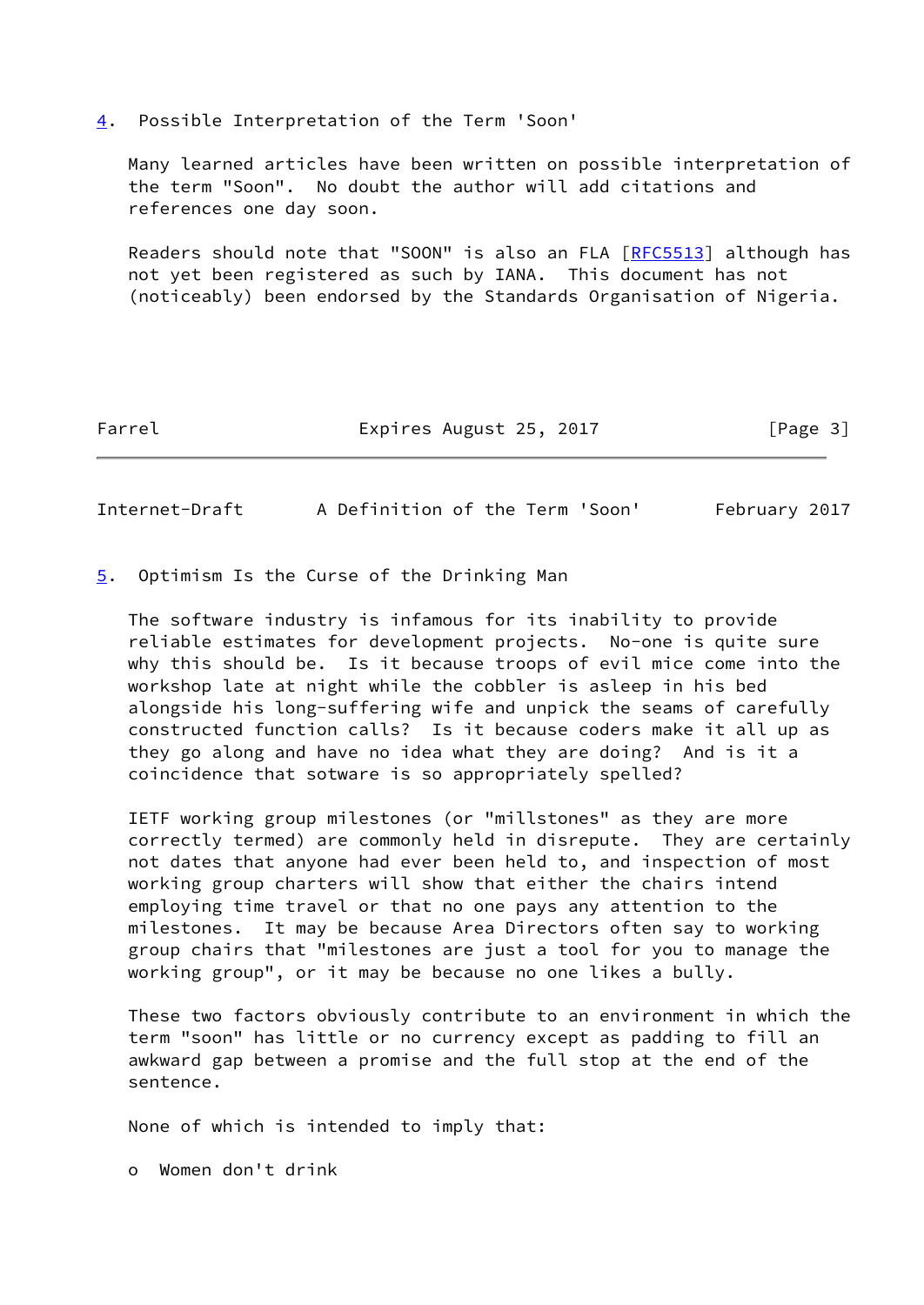- o Women are less optimistic than men
- o Women are more optimistic than men
- <span id="page-4-0"></span>[6](#page-4-0). Towards A Definitive Meaning

 The purpose of this document is to provide a working definition of the term "soon" so that parsers of IETF communications may reasonably understand the meaning, and so that a degree of linguistic interoperability between speakers may be achieved. The following definition applies:

 SOON This word, or the adverb "SHORTLY", mean that an item is truly optional. One IETF participant may choose to deliver the item because a particular marketplace requires it or because the participant feels that it enhances their reputation while another participant may omit to deliver the same item. A participant who does not deliver a particular item MUST be prepared to continue to work with with another participant who does deliver the item,

Farrel Expires August 25, 2017 [Page 4]

<span id="page-4-2"></span>Internet-Draft A Definition of the Term 'Soon' February 2017

 though perhaps with reduced credulity. In the same vein, a participant who does deliver a particular item MUST be prepared to continue to work with another participant who does not deliver the item, though perhaps with less respect (except, of course, for communications about the feature the item provides).

 TOO LATE This phrase, and the phrase "NEVER MORE", mean that the optimality of an item has been pushed to its limit, and then slightly further. For the benefit of everyone, once one of these phrases has been used in a communication, all work on the referenced deliverable SHOULD be halted and all further discussion SHOULD be transmitted as silence and MUST be ignored on receipt. Document authors MAY choose to ignore either of these terms, but they do so at the risk of their immortal souls. Further guidance on this issue can be obtained from your moral guardian, your household gods, or from any member of the IMM (Internet Moral Majority) [\[RFC4041](https://datatracker.ietf.org/doc/pdf/rfc4041)].

<span id="page-4-1"></span>[7](#page-4-1). Guidance in the Use of This Term

 Terms of the type defined in this memo must be used with care and sparingly. In particular, they MUST only be used where it is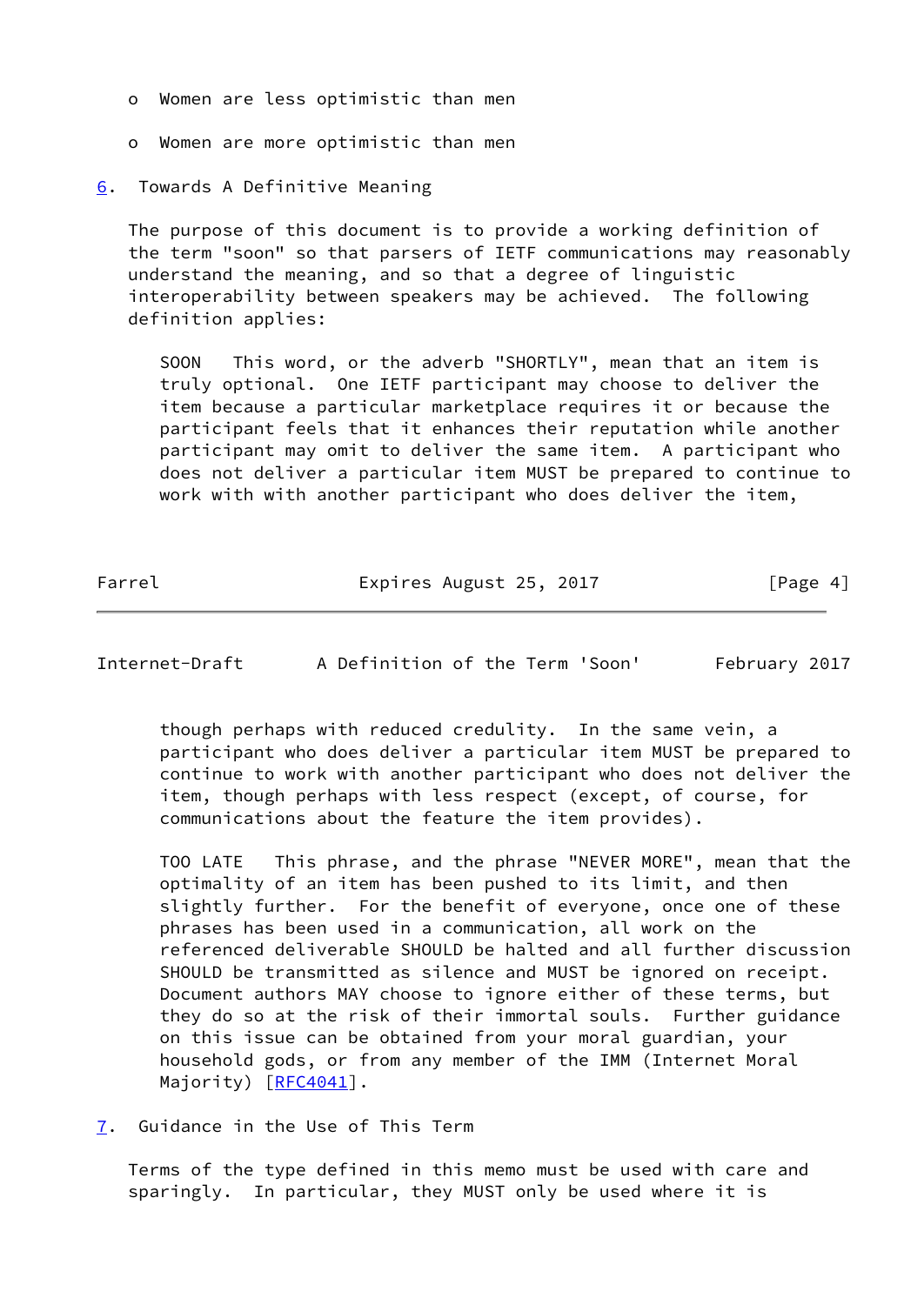actually required for explanation of when a deliverable will arrive or to limit behavior which has potential for causing harm (e.g., limiting retransmissions of requests for action). For example, they MUST NOT be used to try to impose a particular schedule on participants where the schedule is not required for anything other than vanity.

<span id="page-5-0"></span>[8](#page-5-0). Boilerplate for Inclusion in All Communications

 In many IETF communications a word is often used to signify the proximity of an event described in the communication. This word is often capitalized. This document defines this word as it should be interpreted in IETF communications. Authors who follow these guidelines should incorporate this phrase near the beginning of their communication:

 The key words "SOON", "SHORTLY", "TOO LATE", and "NEVER MORE" in this communication are to be interpreted as described in [This.I-D].

Contrary to the overweening pedantry of  $[I-D.leiba-rfc2119-update]$  $[I-D.leiba-rfc2119-update]$ , words used in this document mean what they say regardless of what font they are in and notwithstanding the color in which thy are rendered.

To quote from Through the Looking Class by Charles Dodgson:

| Farrel<br>Expires August 25, 2017 | [Page 5] |
|-----------------------------------|----------|
|-----------------------------------|----------|

<span id="page-5-2"></span>Internet-Draft A Definition of the Term 'Soon' February 2017

 "When I use a word," Humpty Dumpty said in rather a scornful tone, "it means just what I choose it to mean - neither more nor less."

 "The question is," said Alice, "whether you can make words mean so many different things."

"The question is," said Humpty Dumpty, "which is to be master that's all."

 Thus, the term "soon" is as meaningful when it is presented in "uppercase" as it is when found in "LOWERCASE".

<span id="page-5-1"></span>[9](#page-5-1). IANA Considerations

This document makes no request for any IANA actions.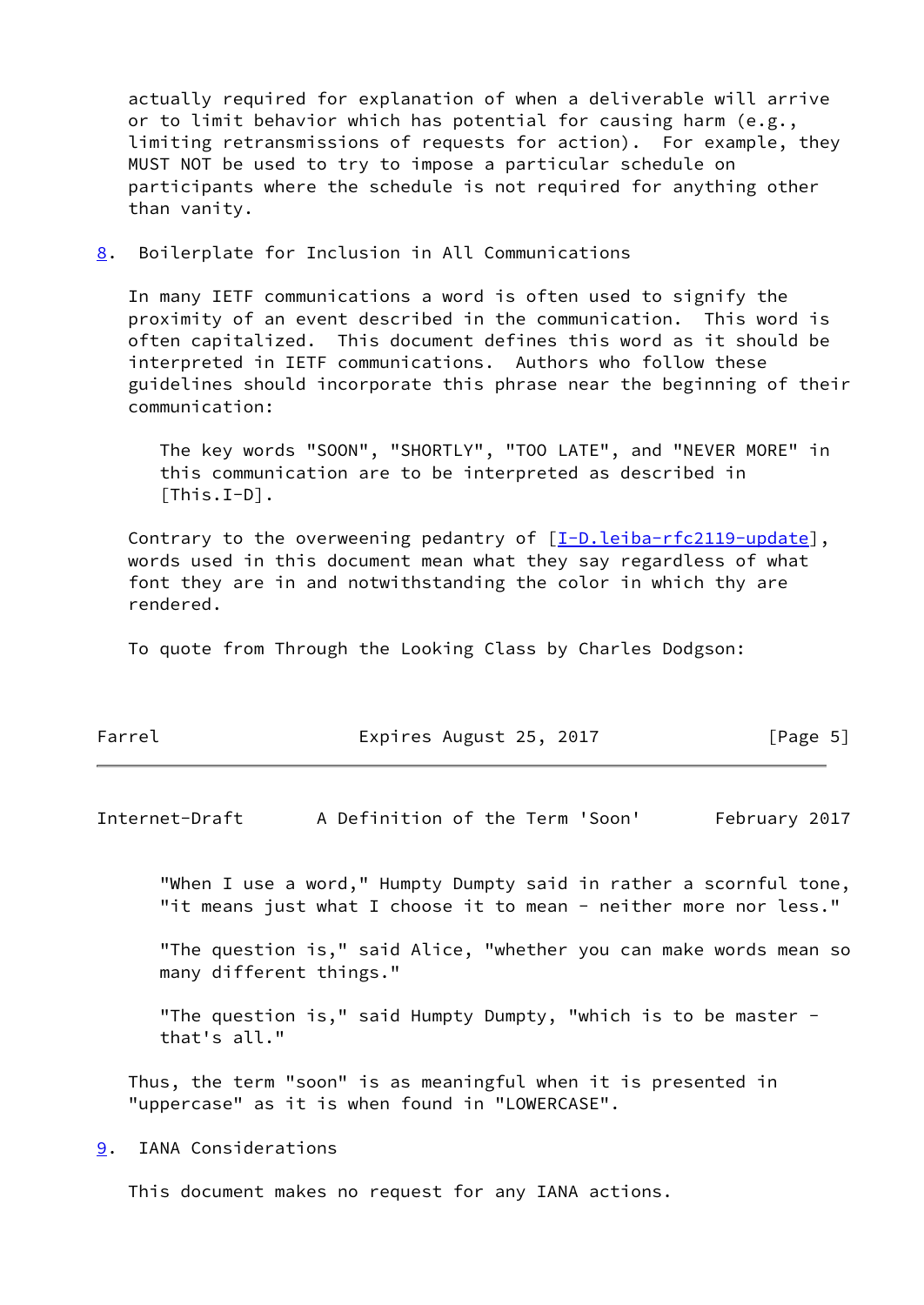<span id="page-6-0"></span>[10.](#page-6-0) Security Considerations

Just say no!

Further security consideration will be added to this document SOON.

<span id="page-6-1"></span>[10.1](#page-6-1). Privacy Considerations

See "Author's Address" Section.

<span id="page-6-2"></span>[11.](#page-6-2) Acknowledgements

Kireeti Kompella reminded me of millstones and corrected my grammar.

Thanks to John Scudder for his own overweening pedantry.

Benoit Claise supplied comments NOT BEFORE TIME.

<span id="page-6-3"></span>[12.](#page-6-3) References

<span id="page-6-4"></span>[12.1](#page-6-4). Normative References

 [RFC2119] Bradner, S., "Key words for use in RFCs to Indicate Requirement Levels", [BCP 14](https://datatracker.ietf.org/doc/pdf/bcp14), [RFC 2119](https://datatracker.ietf.org/doc/pdf/rfc2119), DOI 10.17487/RFC2119, March 1997, <<http://www.rfc-editor.org/info/rfc2119>>.

<span id="page-6-5"></span>[12.2](#page-6-5). Informative References

Farrel Expires August 25, 2017 [Page 6]

<span id="page-6-6"></span>Internet-Draft A Definition of the Term 'Soon' February 2017

<span id="page-6-7"></span> [I-D.leiba-rfc2119-update] Leiba, B., "Ambiguity of Uppercase vs Lowercase in [RFC](https://datatracker.ietf.org/doc/pdf/rfc2119) [2119](https://datatracker.ietf.org/doc/pdf/rfc2119) Key Words", [draft-leiba-rfc2119-update-01](https://datatracker.ietf.org/doc/pdf/draft-leiba-rfc2119-update-01) (work in progress), February 2017.

 [RFC4041] Farrel, A., "Requirements for Morality Sections in Routing Area Drafts", [RFC 4041](https://datatracker.ietf.org/doc/pdf/rfc4041), DOI 10.17487/RFC4041, April 2005, <<http://www.rfc-editor.org/info/rfc4041>>.